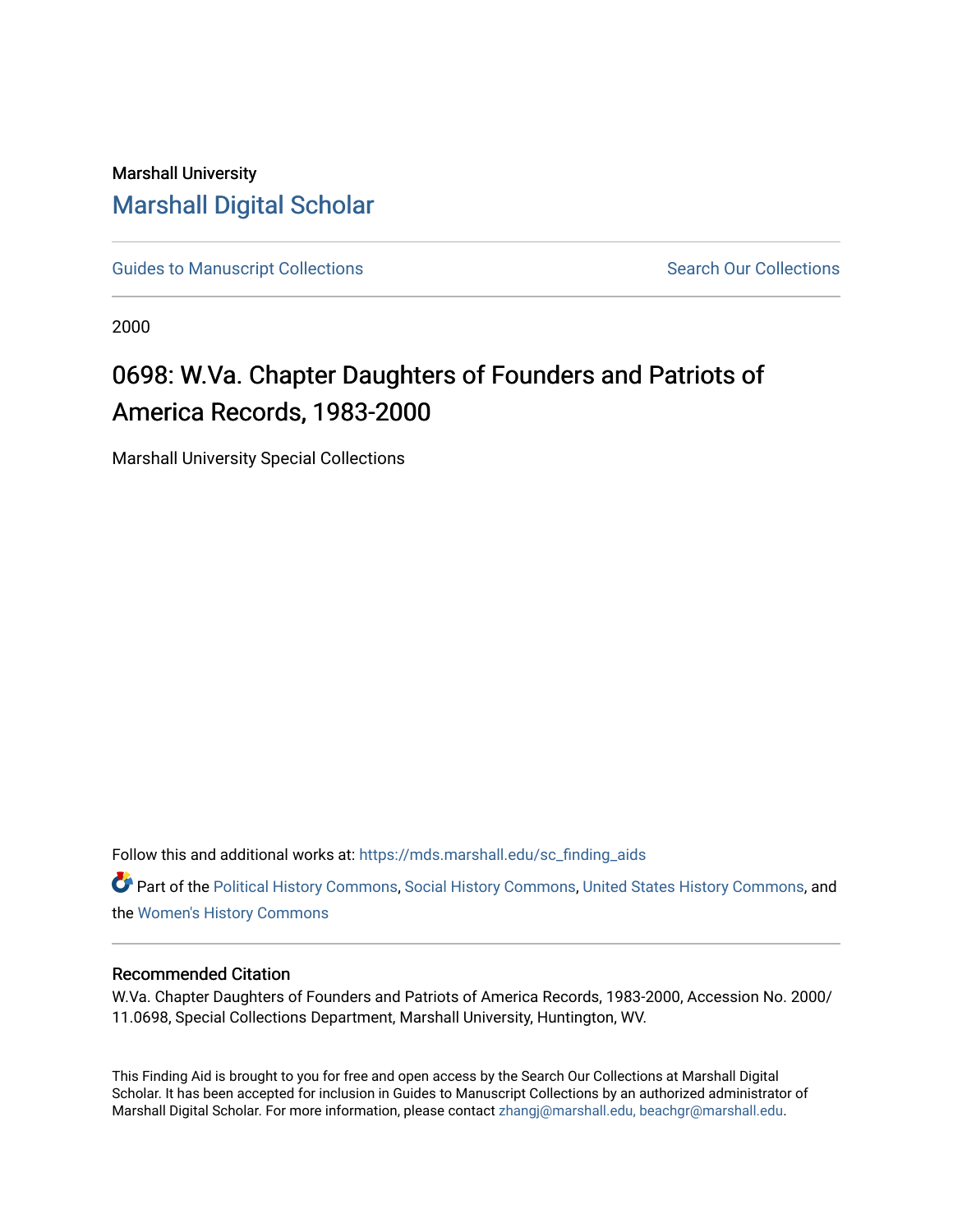#### **W.Va. Chapter Daughters of Founders and Patriots of America Records, 1971-2000**

ACC 2000/11.0698



Special Collections Department James E. Morrow Library Marshall University Huntington, West Virginia 2019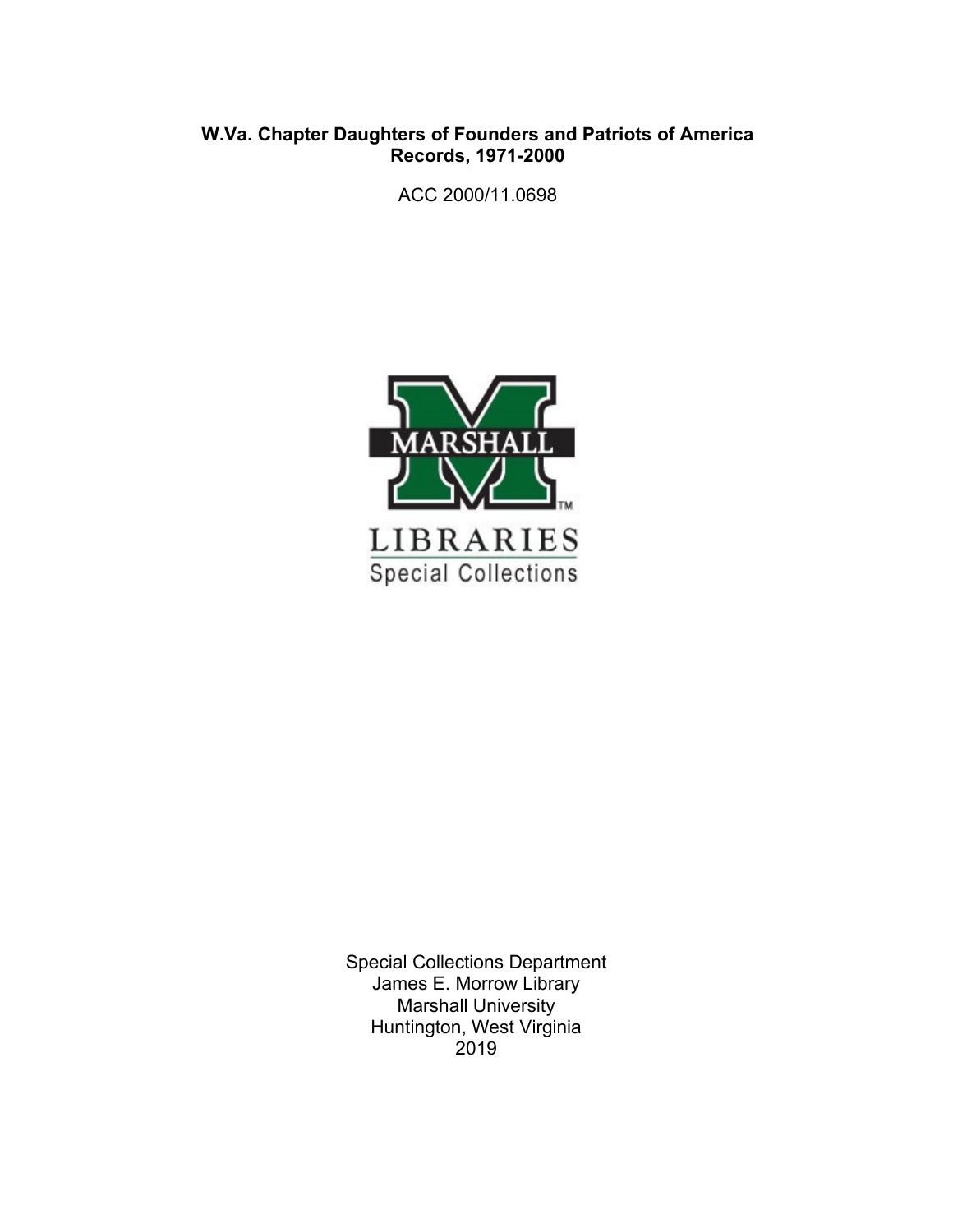### **W.Va. Chapter Daughters of Founders and Patriots of America Records, 1971-2000**

#### **Summary:**

Title: W.Va. Chapter Daughters of Founders and Patriots of America Records Span Dates: 1971-2000 Creator: W.Va. Chapter Daughters of Founders and Patriots of America Repository: Marshall University Special Collections, Morrow Library (Huntington, WV) Processed by: Elizabeth James, 2019 Accession Number: 2000/11.0698 Date Completed: November, 2019 Access to Collection: Open Extent: 0.5 feet Donor: Wanda Henderson Levelle

#### **Search Terms:**

Daughters of Founders and Patriots of America Lineage groups **Scrapbooks** 

#### **Biographical Notes:**

N/A

#### **Scope and Content:**

This collection consists primarily of scrapbooks and correspondence created by the W.Va. Chapter Daughters of Founders and Patriots of America between 1971 and 2000. Scrapbooks contain photographs of members, many identified, as well as clippings about group activities. Also in the collection are treasurer records, member applications, minutes, and yearbooks and member lists from this time period.

#### **Processing Notes:**

This collection was already processed at the time the finding aid was created. No changes to folder titles, order, or content were made.

#### **Preferred Citation:**

W.Va. Chapter Daughters of Founders and Patriots of America Records, Accession No. 2000/11.0698, Special Collections Department, Marshall University, Huntington, WV.